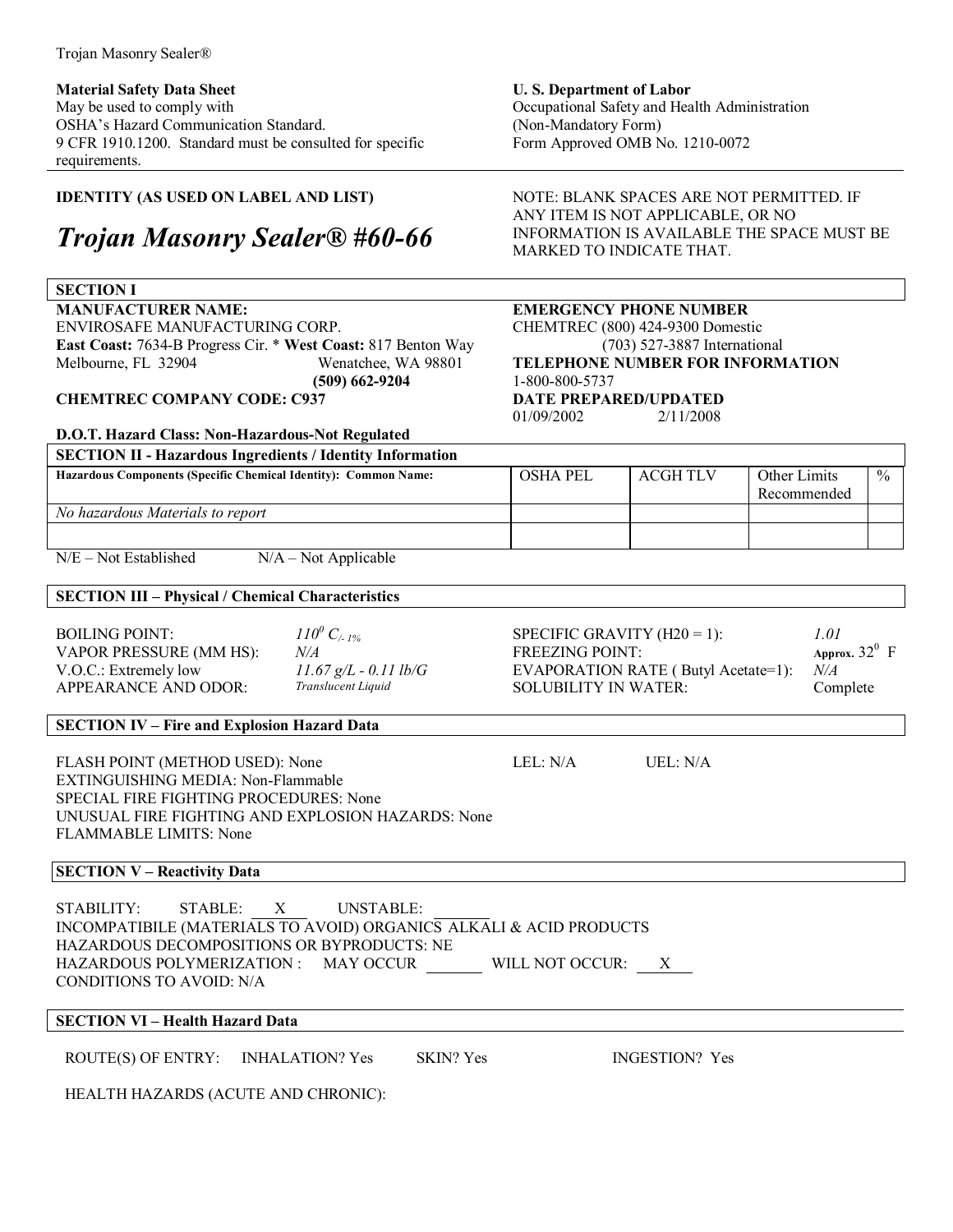Breathing: Low hazard for usual industrial or commercial handling. Eyes: May cause slight irritation Skin: May cause slight irritation Swallowing: Expected to be low ingestion hazard.

CARCINOGENICITY: N/A HPT? N/A LARC MONOGRAPHS? N/A OSHA REGULATIONS?

SIGNS AND SYMPTOMS OF EXPOSURE: Low hazard for usual industrial or commercial handling.

#### MEDICAL CONDITIONS GENERALLY AGGRAVATED BY EXPOSURE: N/A

#### EMERGENCY AND FIRST AID PROCEDURES:

- 1. EYES: Flush with clear water for 15 minutes.
- 2. SKIN: Wash affected skin areas thoroughly with soap and water.
- 3. INGESTION: Drink large volumes of clear water.

#### **FOR CASES OF INGESTION OR EYE EXPOSURE, SEEK MEDICAL ATTENTION.**

#### **SECTION VII – Precautions for Safe Handling and Use**

#### STEPS TO BE TAKEN IN CASE MATERIAL IS SPILLED:

- 1. CONTAIN SPILL, absorb and store in DOT approved container.
- 2. Wash area with soap and water and rinse.

WASTE DISIPOSAL METHOD: Dispose according to local regulations

PRECAUTIONS TO BE TAKEN IN HANDLING AND STORING: Keep container sealed when not in use. Protect from extreme changes in temperature. Keep product in original shipping container. Contact local authorities for method of proper drum disposal. Keep out of reach of children. Read product label carefully before use.

#### **SECTION VIII – Control Measures**

RESPIRATORY PROTECTION: Use Adequate Ventilation

| VENTILATION: LOCAL EXHAUST - YES |  | SPECIAL - N/A      |                                     |  |
|----------------------------------|--|--------------------|-------------------------------------|--|
| MECHANICAL - N/A                 |  | OTHER - $N/A$      |                                     |  |
| PROTECTIVE WEAR:                 |  | Wear Rubber Gloves | EYE PROTECTION: Wear Splash Goggles |  |

OTHER PROTECTIVE CLOTHING OR EQUIPMENT: It is good industrial hygiene practice to minimize skin contact.

WORK HYGIENIC PRACTICES: No other special precautionary measures should be needed under anticipated condition of use.

#### **SECTION IX- TRANSPORTATION INFORMATION:**

DOT (USA) STATUS: Not regulated TDG (CANADA) STATUS: Not regulated AIR - **INTERNATIONAL CIVIL AVIATION ORGANIZATION** ICAO - ICAO STATUS: Not regulated SEA - **INTERNATIONAL MARITIME DANGEROUS GOODS** (IMDG) - IMDG STATUS: Not regulated

#### **SECTION X - REGULATORY INFORMATION:**

This document has been prepared in accordance with the MSDS Requirements of the OSHA HAZARD COMMUNICATION STANDARD 29 CF4 1910. 1200

**OSHA HAZARDOUS CHEMICAL**(S): None

**CALIFORNIA PROPOSITION 65** (SAFE DRINKING WATER TOXIC ENFORCEMENT ACT OF 1986): MATERIAL(S) KNOWN TO THE STATE TO CAUSE CANCER: None materials known to the state to Cause adverse reproductive effect: None